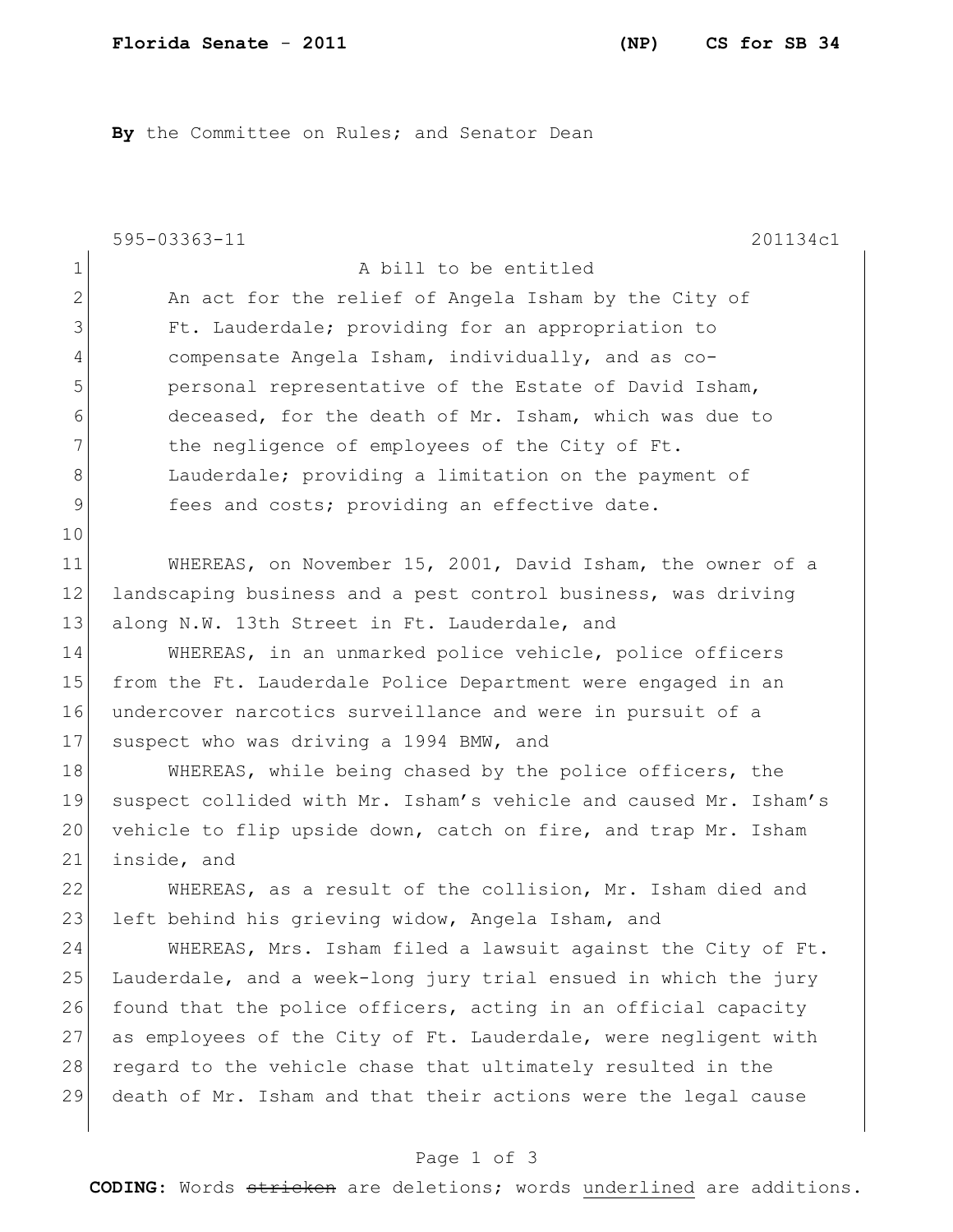|    | 595-03363-11<br>201134c1                                         |
|----|------------------------------------------------------------------|
| 30 | of injury and death to Mr. Isham, and                            |
| 31 | WHEREAS, the jury returned a verdict on February 1, 2008,        |
| 32 | in favor of Mrs. Isham, and final judgment was entered in the    |
| 33 | amount of \$1,435,219.25, plus postjudgment interest at the      |
| 34 | statutory rate of 11 percent per annum, and                      |
| 35 | WHEREAS, the City of Ft. Lauderdale has paid only \$200,000      |
| 36 | of the judgment and has not negotiated any settlement of the     |
| 37 | remaining judgment, and                                          |
| 38 | WHEREAS, the City of Ft. Lauderdale has sufficient funds in      |
| 39 | its Risk Management Fund available to pay this claim, NOW,       |
| 40 | THEREFORE,                                                       |
| 41 |                                                                  |
| 42 | Be It Enacted by the Legislature of the State of Florida:        |
| 43 |                                                                  |
| 44 | Section 1. The facts stated in the preamble to this act are      |
| 45 | found and declared to be true.                                   |
| 46 | Section 2. The City of Ft. Lauderdale is authorized and          |
| 47 | directed to appropriate from funds of the City not otherwise     |
| 48 | appropriated and to draw warrants payable to Angela Isham,       |
| 49 | individually, and as co-personal representative of the estate of |
| 50 | David Isham, deceased, in the amounts and in the timeframe       |
| 51 | contained in the Partial Satisfaction and Settlement Agreement   |
| 52 | between the City of Ft. Lauderdale and Angela Isham, said amount |
| 53 | totaling \$600,000 above the statutory amount already paid.      |
| 54 | Section 3. The amount paid by the City of Ft. Lauderdale         |
| 55 | pursuant to s. 768.28, Florida Statutes, and the amount awarded  |
| 56 | under this act are intended to provide the sole compensation for |
| 57 | all present and future claims arising out of the factual         |
| 58 | situation described in this act which resulted in the death of   |
|    |                                                                  |

## Page 2 of 3

**CODING**: Words stricken are deletions; words underlined are additions.